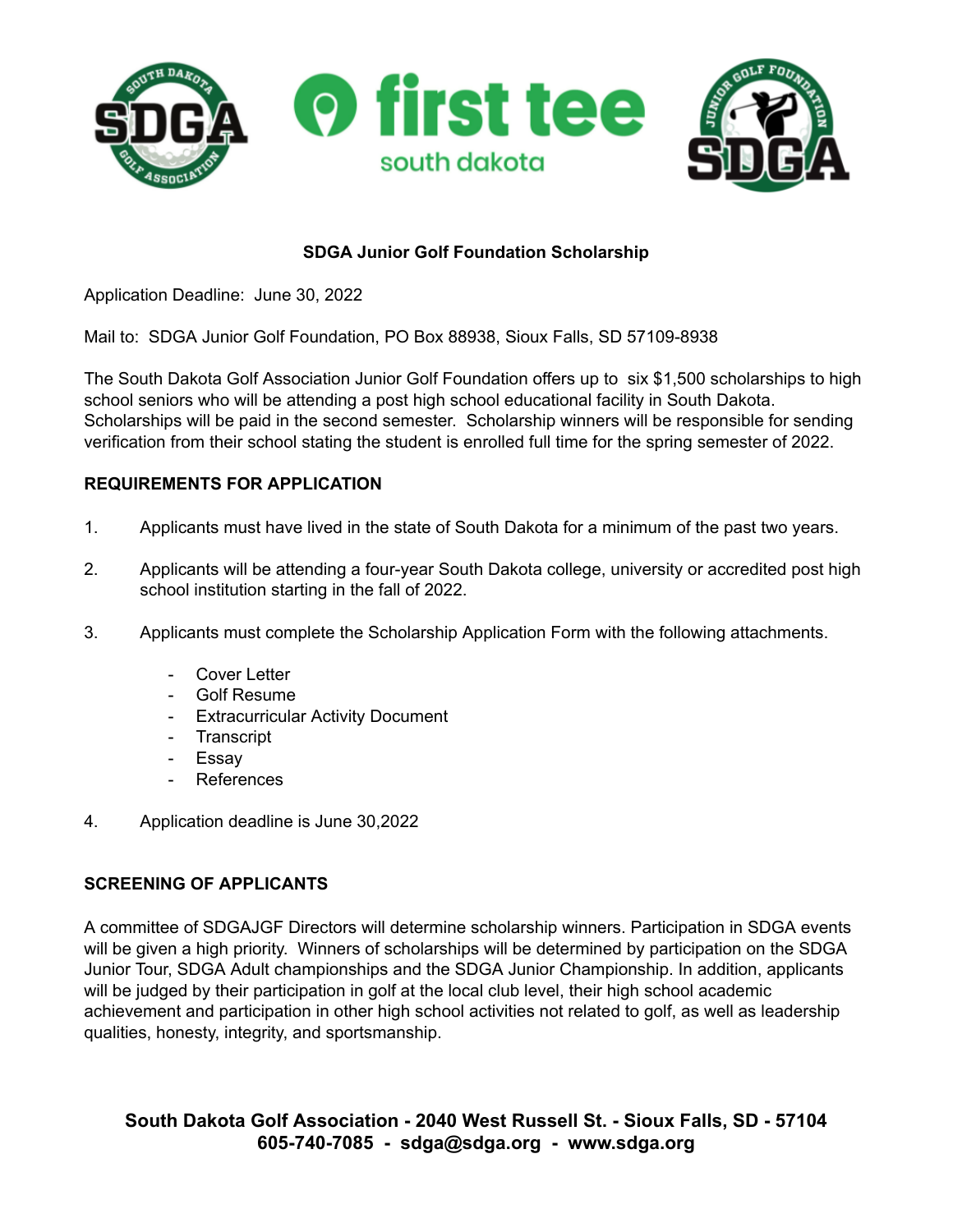

# **SCHOLARSHIP APPLICATION - Page 1**

| PERSONAL INFORMATION           |                                                                                         |                                                                                                                                                                                                                                |  |
|--------------------------------|-----------------------------------------------------------------------------------------|--------------------------------------------------------------------------------------------------------------------------------------------------------------------------------------------------------------------------------|--|
|                                |                                                                                         |                                                                                                                                                                                                                                |  |
|                                |                                                                                         | Email: Phone: Phone: Phone: Phone: Phone: Phone: Phone: Phone: Phone: Phone: Phone: Phone: Phone: Phone: Phone: Phone: Phone: Phone: Phone: Phone: Phone: Phone: Phone: Phone: Phone: Phone: Phone: Phone: Phone: Phone: Phone |  |
|                                |                                                                                         |                                                                                                                                                                                                                                |  |
|                                | Age: Birthday: Social Security Number: Communication Control of Social Security Number: |                                                                                                                                                                                                                                |  |
|                                |                                                                                         |                                                                                                                                                                                                                                |  |
|                                |                                                                                         |                                                                                                                                                                                                                                |  |
|                                |                                                                                         |                                                                                                                                                                                                                                |  |
|                                |                                                                                         |                                                                                                                                                                                                                                |  |
|                                | Number of people living in the household (including you: ________________________       |                                                                                                                                                                                                                                |  |
| <b>HIGH SCHOOL INFORMATION</b> |                                                                                         |                                                                                                                                                                                                                                |  |
|                                |                                                                                         |                                                                                                                                                                                                                                |  |
|                                |                                                                                         |                                                                                                                                                                                                                                |  |
|                                |                                                                                         |                                                                                                                                                                                                                                |  |

**South Dakota Golf Association - 2040 West Russell St. - Sioux Falls, SD - 57104 605-740-7085 - sdga@sdga.org - www.sdga.org**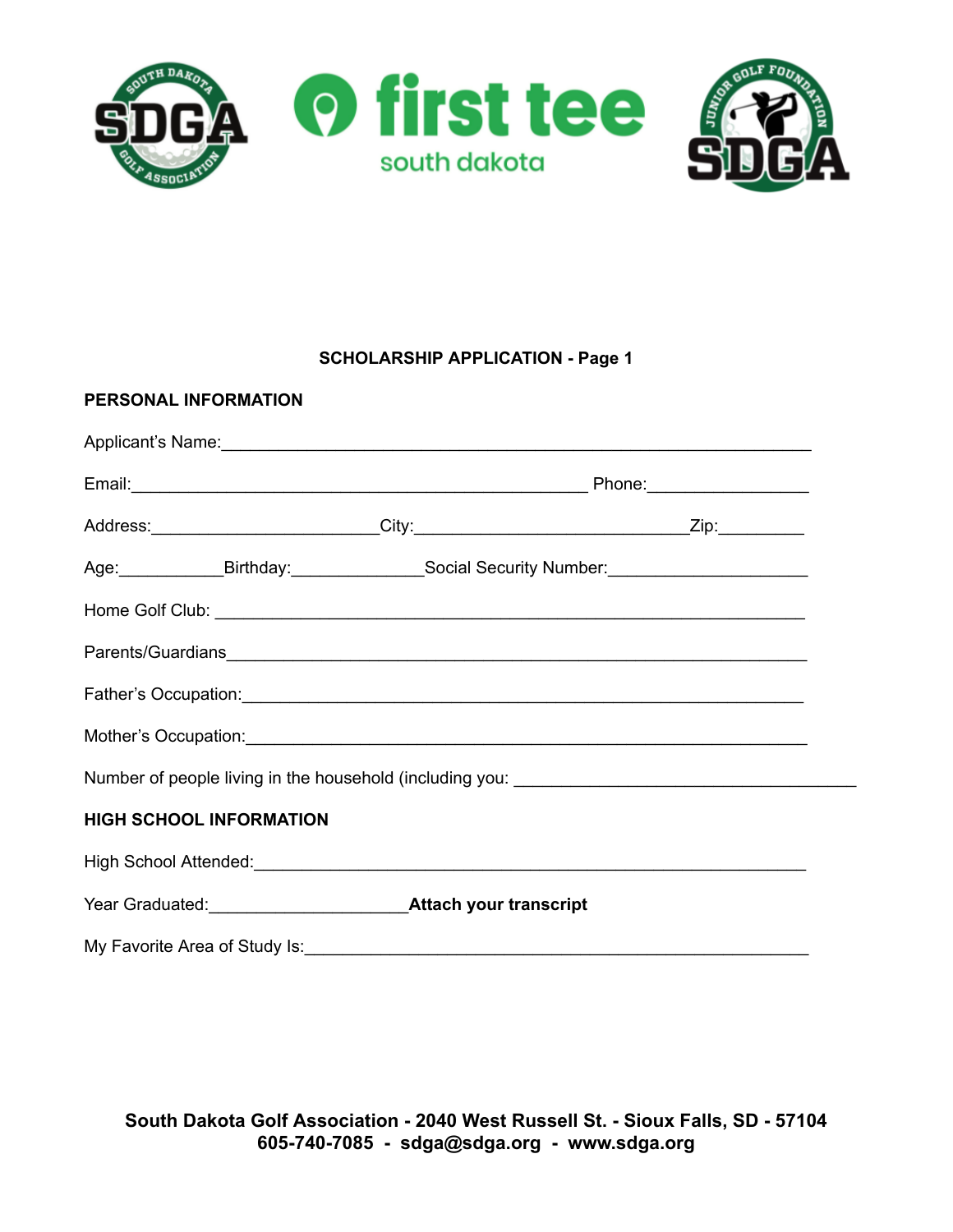

## **SCHOLARSHIP APPLICATION - Page 2**

#### **COLLEGE INFORMATION:**

South Dakota College/University/School Attending: **With Action Action College/University/School Attending**:

Address of School's Financial Aid Office:  $\blacksquare$ 

My Intended major is: example of the state of the state of the state of the state of the state of the state of the state of the state of the state of the state of the state of the state of the state of the state of the sta

Other Grants or Scholarships Received (list from who and dollar amount):

Estimated Yearly Cost of College/School:\_\_\_\_\_\_\_\_\_\_\_\_\_\_\_\_\_\_\_\_\_\_\_\_\_\_\_\_\_\_\_\_\_\_\_\_\_\_\_\_\_\_\_

#### **GOLF RESUME:**

Write an extensive history on your participation and accomplishments in golf. This section will be given a high priority in determining scholarship winners. Please highlight the following:

 $\mathcal{L}_\mathcal{L} = \mathcal{L}_\mathcal{L} = \mathcal{L}_\mathcal{L} = \mathcal{L}_\mathcal{L} = \mathcal{L}_\mathcal{L} = \mathcal{L}_\mathcal{L} = \mathcal{L}_\mathcal{L} = \mathcal{L}_\mathcal{L} = \mathcal{L}_\mathcal{L} = \mathcal{L}_\mathcal{L} = \mathcal{L}_\mathcal{L} = \mathcal{L}_\mathcal{L} = \mathcal{L}_\mathcal{L} = \mathcal{L}_\mathcal{L} = \mathcal{L}_\mathcal{L} = \mathcal{L}_\mathcal{L} = \mathcal{L}_\mathcal{L}$  $\mathcal{L}_\mathcal{L} = \mathcal{L}_\mathcal{L} = \mathcal{L}_\mathcal{L} = \mathcal{L}_\mathcal{L} = \mathcal{L}_\mathcal{L} = \mathcal{L}_\mathcal{L} = \mathcal{L}_\mathcal{L} = \mathcal{L}_\mathcal{L} = \mathcal{L}_\mathcal{L} = \mathcal{L}_\mathcal{L} = \mathcal{L}_\mathcal{L} = \mathcal{L}_\mathcal{L} = \mathcal{L}_\mathcal{L} = \mathcal{L}_\mathcal{L} = \mathcal{L}_\mathcal{L} = \mathcal{L}_\mathcal{L} = \mathcal{L}_\mathcal{L}$ 

- Participation in SDGA Junior Tour, Adult Championships and Junior Championship
- Home club junior golf participation and honors
- High School golf participation and honors
- Any other golf accomplishments
- Any other information you would like the committee to know about you

#### **EXTRACURRICULAR**

Attach a document that includes the following (this should reflect your activities starting in your Junior year of HS):

- Extracurricular activities
- Volunteer and/or service hours
- Employment history

#### **ESSAY:**

● Golf is a great game! Describe what your golf experience has meant to you and how it has impacted your life off the course.

**South Dakota Golf Association - 2040 West Russell St. - Sioux Falls, SD - 57104 605-740-7085 - sdga@sdga.org - www.sdga.org**